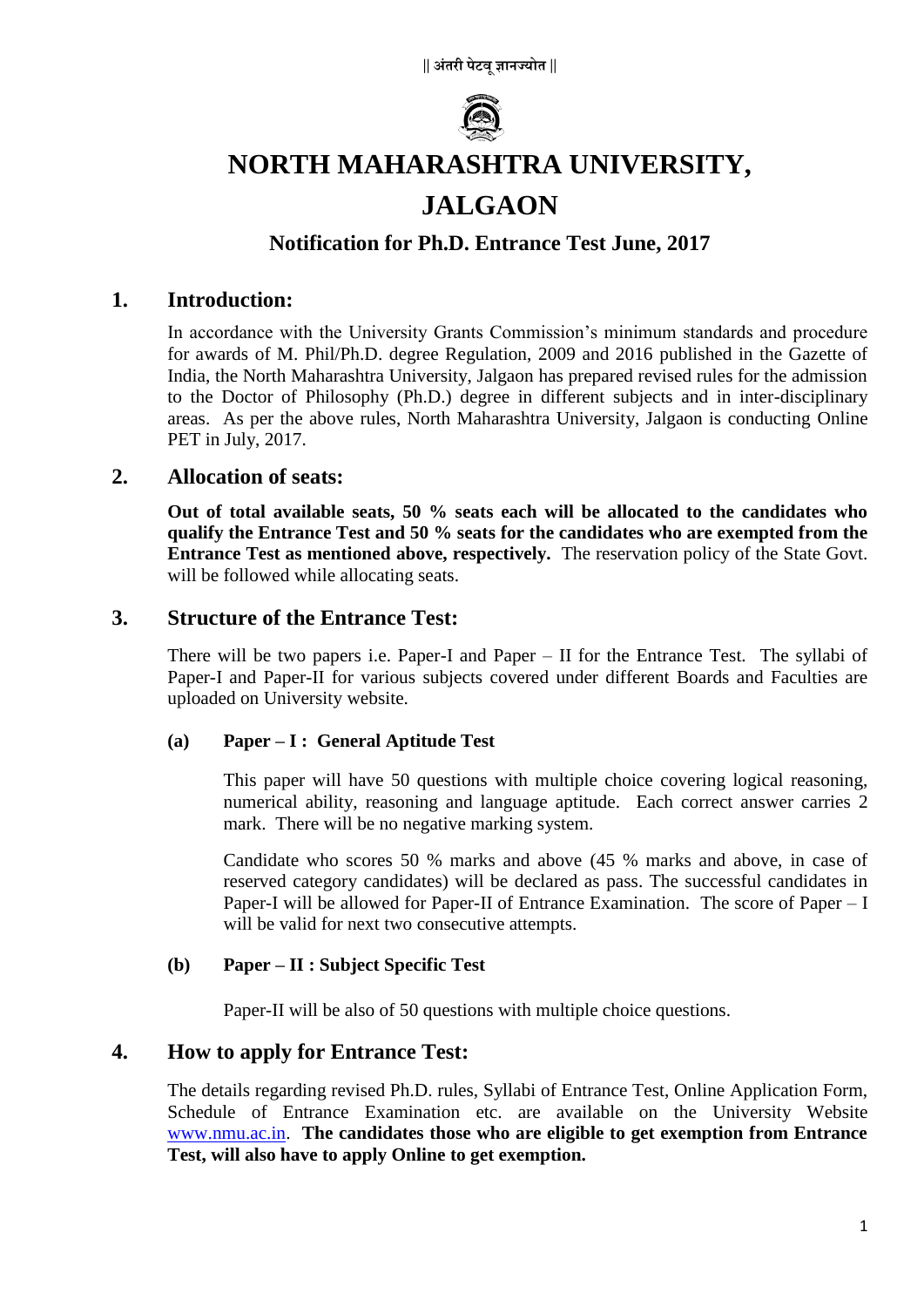All the below mentioned candidates those who wish to apply for admission for the Ph.D. degree should fill up this online application form with prescribed fees.

- a) Those candidates qualified Paper-I and II in the Entrance Examination conducted in January, 2015 but not allotted guides under exemption category.
- b) Those who have qualified only Paper-I in January, 2015 have to appear for Paper-II.

Candidate willing to apply for Ph.D. admission should fill-up the ONLINE application form and must send hard copy of the Application Form along with Transaction Slip and other supporting documents to the following address as per schedule.

## **OFFICER ON SPECIAL DUTY, RESEARCH AND DEVELOPMENT SECTION, NORTH MAHARASHTRA UNIVERSITY, JALGAON.**

The Application Form can be filled only in Online Mode from **08.06.2017 to 30.06.2017 till 5.30 p.m.**

### **5. Fee structure for admission/Entrance Test to Ph.D. Course:**

The fee of **Rs. 1200/- (for foreign students Rs. 6000/-) (Rs.1000/- for SC/ST)** candidates should be paid through online payment gateway. The fee once paid will not be refunded. The candidates those who are eligible to get exemption from Entrance Test, will also have to pay the fee as mentioned above.

## **6. Procedure for submission of Online Application Form:**

Please go through all the details like important dates, eligibility criteria before filling up the online application form for **Ph.D. Entrance Test – July, 2017.**

- $\triangle$  Before filling the application form, kindly make ready your scanned passport size photo and signature (signed with black ink).
- \* Once you are ready with all the details, click on the Link **PET-2017** where you will be in a position to fill an Application Form for **Ph.D. Entrance Test –July, 2017.** The Application Form will be available only online on the website www.nmu.ac.in.
- $\div$  Fill all the information **carefully** as per the given instructions.
- For payment, click on **make payment** and select appropriate payment option.
- Frint the hard copy of the submitted online Application Form and payment receipt.
- $\mathbf{\hat{P}}$  The candidate is solely responsible for his eligibility and the information which he/she has furnished in the online Application Form. No request for changes in the information provided in the online filled Application Form will be entertained.
- Incomplete application will be rejected without any reason and no further correspondence will be entertained.
- Only filling and submission of online Application Form is not sufficient. If hard copy along with fee transaction slip and other necessary documents is not received before 03/07/2017, the candidate will not be allowed to appear for the Entrance Test or considered for exemption.

Submit the following supporting documents along with the hard copy of the online Application Form:

- a) The transaction slip of prescribed Entrance Test fee.
- b) Attested photocopy of the Caste Certificate in case of reserved categories.